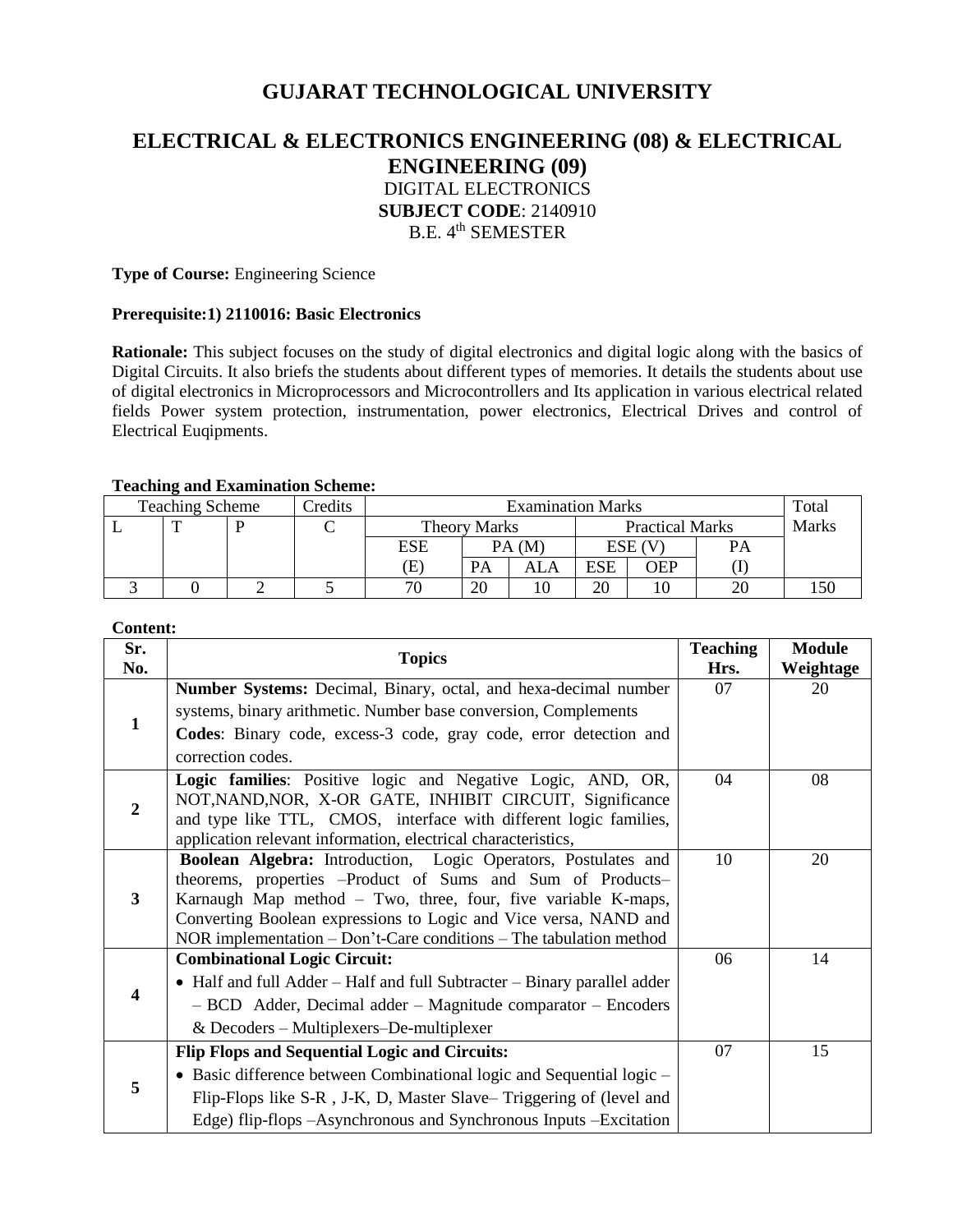|   | tables for flip-flops                                                     |    |    |
|---|---------------------------------------------------------------------------|----|----|
|   | • Ripple and Synchronous counters – Registers – Shift registers – Pulse   |    |    |
|   | Generation.                                                               |    |    |
|   | <b>Memory:</b>                                                            | 04 | 08 |
| 6 | • Role of Memory in Computer Systems- Types and Terminology-              |    |    |
|   | Organization and operation, Reading & Writing, RAMs, ROMs,                |    |    |
|   | PROMs - Semiconductor RAM, Flash Memory                                   |    |    |
| 7 | <b>D/A and A/D Converters:</b> Digital to Analog Converters D/A converter | 07 | 15 |
|   | Specifications, Types of D/A converters, Mode of Operation, BCD-          |    |    |
|   | Input D/A converter, Integrated Circuit D/A Converters, D/A converter     |    |    |
|   | Applications, A/D converters, A/D Converter Specifications, A/D           |    |    |
|   | Converter Technology, Types of A/D converters, Integrated Circuit         |    |    |
|   | A/D Converters, A/D converter Applications                                |    |    |
|   |                                                                           |    |    |

# **Suggested Specification table with Marks (Theory):**

| <b>Distribution of Theory Marks</b> |         |         |            |         |  |  |  |
|-------------------------------------|---------|---------|------------|---------|--|--|--|
| R Level                             | J Level | A Level | N Level    | E Level |  |  |  |
| 25-30%                              | 25-30%  | 20-25%  | $10 - 15%$ | 5-15%   |  |  |  |

**Legends: R: Remembrance; U: Understanding; A: Application, N: Analyze and E: Evaluate and above Levels (Revised Bloom's Taxonomy)**

Note: This specification table shall be treated as a general guideline for students and teachers. The actual distribution of marks in the question paper may vary slightly from above table.

### **Reference Books:**

- 1. Fundamentals of Digital Electronics by A. Anandkumar, PHI
- 2. Digital Electronics Principal and Integrated Circuits by Anil K. Maini, WILEY-INDIA
- 3. Digital Logic and Computer Design by M. Morris Mano, PHI
- 4. Digital Computer Electronics by Malvino & Brown, Tata McGraw Hill

### **Course Outcome:**

After learning this course, the students should be able to:

- 1. Understand different number systems and its inter-conversions.
- 2. Understand the concept of Boolean algebra and its different theorems, properties etc.
- 3. Understand simplification of Boolean functions.
- 4. Understand the construction and working of different combinational circuits etc.
- 5. Understand different flip-flops and its applications.
- 6. Understand different sequential logic circuits and basic design of sequential circuits and counters.
- 7. Understand different types of memories and its applications.
- 8. Understand the fundamentals of D/A and A/D converters

### **List of Experiments (Laboratory Work):**

**Objectives:** The laboratory work is aimed at putting the theory learnt in class in practice and to show that the results are matched with theory closely. In this context, following are the core objectives for laboratory work of this subject.

- Develop understanding of number systems and Boolean algebra.
- Understand the functioning of logic gates, their implementation and verification of truth tables.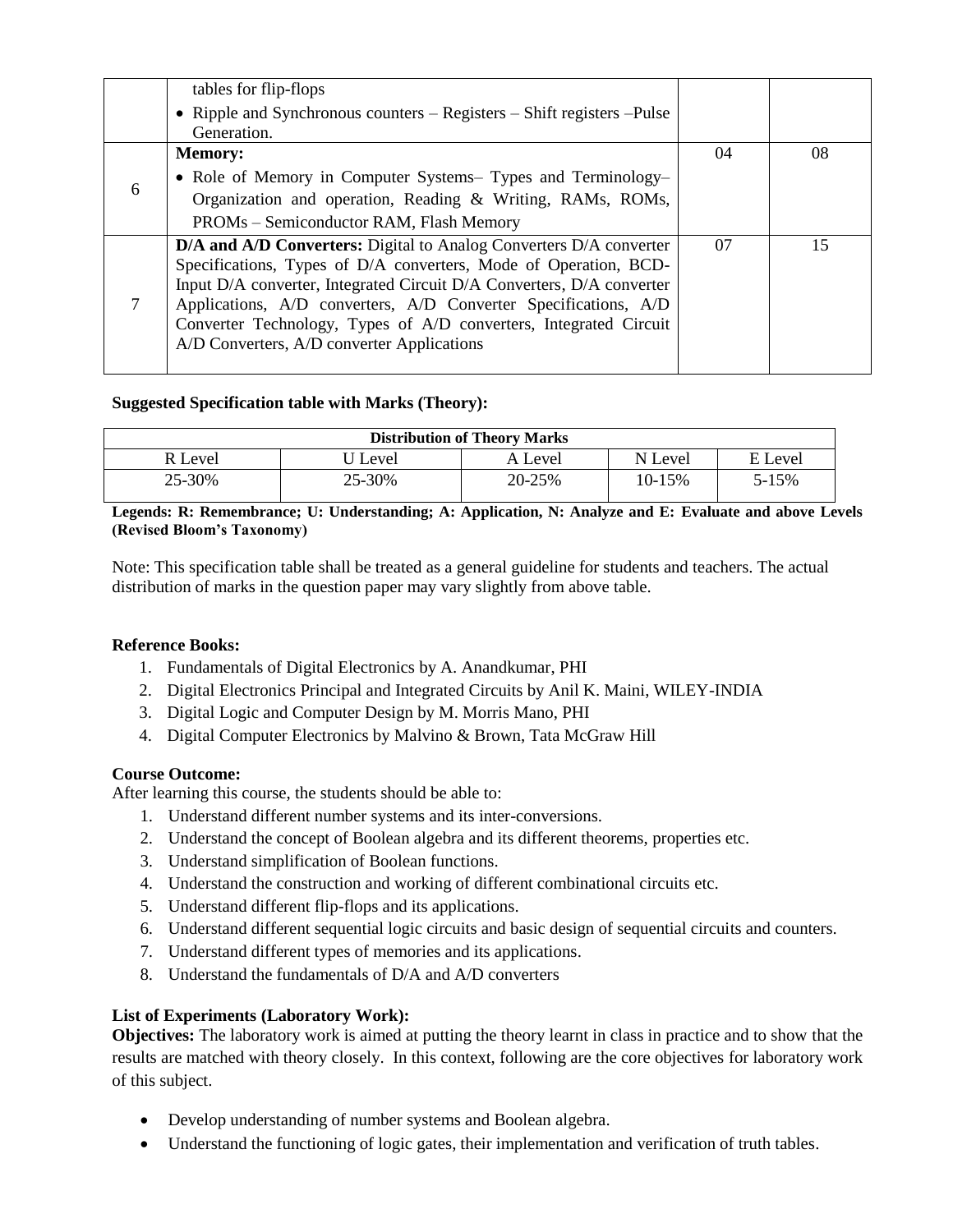- Develop the understanding of the working of different combinational logic circuits.
- Understand and verify the working of various sequential logic circuits.
- Understand simulation tools for digital logic circuits and simulation of digital logic circuits.
- Understand logic analyzer for testing the logic circuits.
- Understand and verify the working of Various Types of D/A and A/D converters

Directions for Laboratory work:

- $\checkmark$  The list of experiments is given as a sample.
- $\checkmark$  Minimum 10 experiments should be carried out.
- $\checkmark$  At least one experiment should be selected from each group.
- $\checkmark$  Similar laboratory work fulfilling the objectives can also be considered.
- $\checkmark$  Each experiment should be simulated before verifying practically.
- $\checkmark$  As far as possible, printed manual should be preferred so that students can concentrate in laboratory experiments and related study.

The sample list of experiments is given below.

### **List of Experiments and Design Based (DP)/Open Ended Problems:**

There are four experiment groups: A, B, C and D. Total 10 experiments from Group A, B & C should be carried out (At least two experiments from each group). Over and above 10 performance experiments, self-study work may be given to students from group D. This includes study of logic families, datasheets of logic ICs, memory chips, etc.

### **Group A (Logic Gates):**

- 1. Verification of truth table of Logic gates.
- 2. Implementation of various Logic gates using only NAND gates.
- 3. Implementation of various Logic gates using only NOR gate.

### **Group B (Combinational Circuits):**

- 4. Verification of function of Half/Full adder circuits.
- 5. Verification of function of Half/full subtractor circuits.
- 6. Verification of function of Binary to Grey code conversion.
- 7. Verification of function of Grey to Binary code conversion.
- 8. Verification of function of 2 line to 4 line decoder.
- 9. Verification of function of 4 line to 2 line encoder.
- 10. Verification of function of 4 to 1 multiplexer.
- 11. Verification of function of 1 to 4 demultiplexer.
- 12. Study of Parity Generator.

### **Group C (Sequential Logic Circuits):**

- 13. Verification of function of Latch and flip-flop.
- 14. Verification of shift left/ right register.
- 15. Verification of counter circuit like binary up/down counter, decimal counter, ring counter, Johnson counter etc.
- 16. Verification of Sequential circuits other than counter and shift registers.
- 17. Verification of Specification and Performance indices of D/A and A/D converters

### **Group D (Study Experiments):**

- 18. To study standard graphics symbols for digital logic.
- 19. To study the construction, working and application of any one memory IC from datasheet.
- 20. To study the D/A and A/D converter IC with its specifications.

### **Major Equipments:**